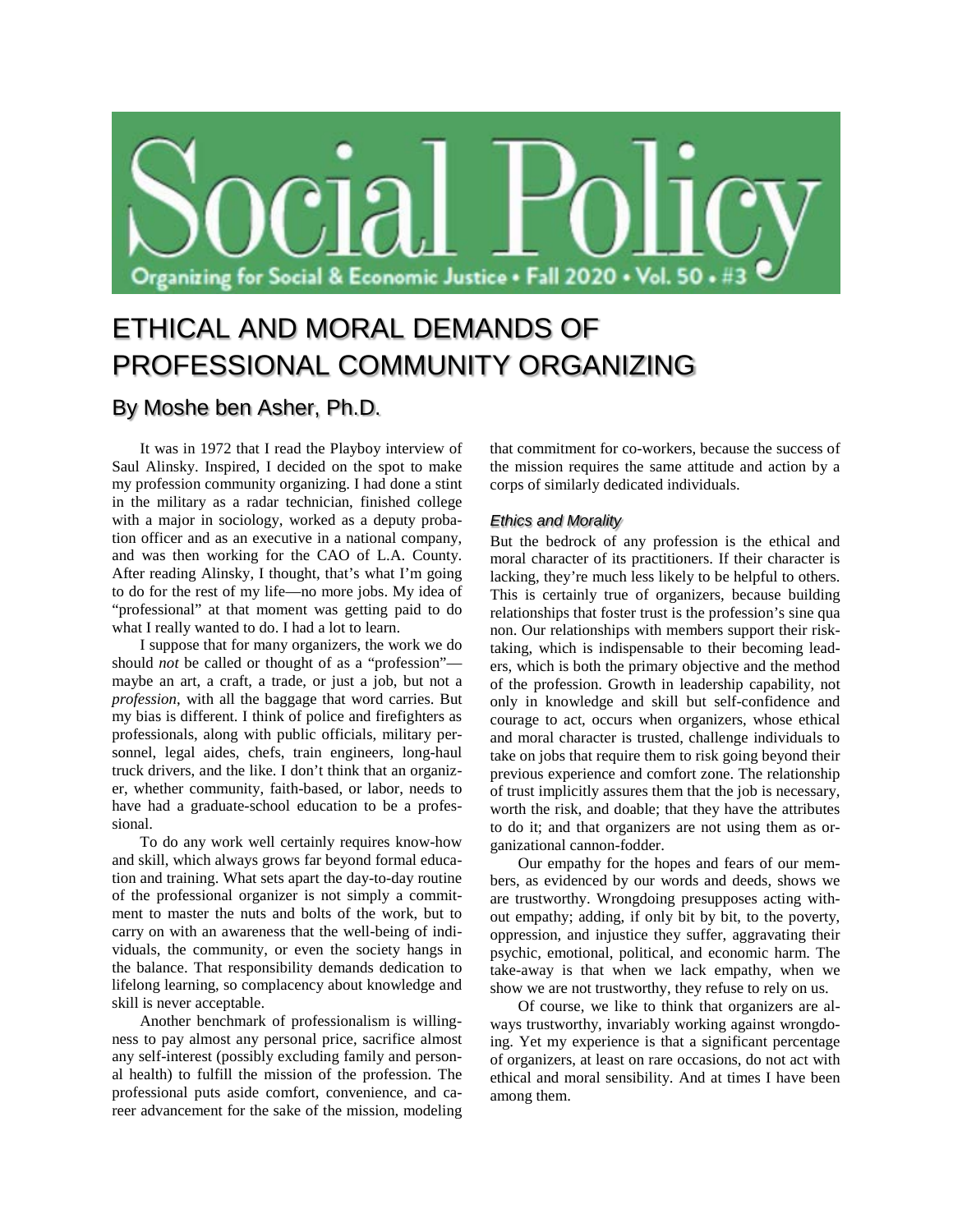In regard to *character*, over the last 50-plus years I have known organizers who lied on the job, who were drinking and drugging during work-hours, who thought nothing of wasting the time of leaders, and who robbed people of their dignity by bulldozing, bamboozling, and shaming them into action. I know of organizers who, in opposition to the majority of their organization's leaders, hijacked control of their organization, perverting bylaws and sabotaging democratic decision-making to promote their own agenda (ultimately to ill effect). These examples of ethical and moral insensibility decreased the organizational mileage of their organizations, reducing their progress for a given investment of resources, hence undermining their missions—some slightly, some significantly.

In regard to *competency*, I have seen the effects of marginal organizers: those who didn't thoroughly prepare for meetings, actions, campaigns, and negotiations; and those who were unwilling or unable to invest themselves in learning or who failed to admit their shortcomings, never mind work to overcome them.

### *Becoming a Professional*

What are the basic principles and practices that can raise our organizing to an ethical and moral profession?

We may move in that direction by accepting that in "professing" organizing, we are called to declare ourselves worthy of the *honor* and *privilege* of faithful allegiance to a higher purpose, wholeheartedly accepting its lifetime obligations. But what purpose, and what obligations?

The purpose for organizers in our tradition is that, regardless of our optimism or pessimism at any moment, we profess faithful allegiance to *the individual and collective empowerment of the powerless*. We believe it to be the most promising strategic vision to strengthen both democratic institutions and the moralspiritual values that fully humanize those institutions. Accordingly, we take to heart the wisdom that in a democratic society, without righteousness, there is no truth; without truth, there is no justice; without justice, there is no freedom; without freedom, there is no peace; and without peace, there is no compassion. We have witnessed that domino effect institutionally during the last four years of the Trump administration.

The obligations of the profession demand that we put the interests of the people we're organizing ahead of our own interests, even when they seem unappreciative, undeserving, and unprepared. We are obligated to make lifelong commitments to their well-being, without shortchanging them for the sake of our own convenience, comfort, or career, regardless of our misgivings, even when we doubt the ultimate usefulness of what they or we are doing. The honor of our profession is that we do this work unstintingly, completely devoted to the uplifting of the individuals and communities we help to empower. And we are rewarded when they in turn affirm the value of our work by taking risks to change the conditions of their individual lives and their communities, relying first on our character, then on our competence.

Although we may see ourselves as progressives in regard to political, economic, and social issues, professionally we eschew ideology, except for the Jeffersonian variety to empower the demos. Committed socialists, communists, anarchists, libertarians, etc. do better when they join with activists and organizations that share their convictions. In our tradition of organizing, whether faith-based, labor, or community, our job is not to create ideologues or political clones in our own image, but to enlarge the power of the people—individually and collectively—to act together through democratic dialogue and decision-making that ensures the realization of *their* will.

We can help them with needed research, democratic processes, media relations, campaigning, negotiations, fundraising, and a host of organizational challenges. But fundamentally, our most useful role is to know, given the status of the organizing, the strategic and tactical questions that require answers—not to answer them, but to propose them to the suitable levels of leaders. We may not always agree with their decisions and actions, because either they or we are mistaken. In either event, the organization belongs to them, since only they can drive it forward, and we do not experience the consequences of its life as they do. We are not their minders; we are not in charge of them; and we cannot save them from all of their mistakes, any more than they can save us from all of ours. In the best of all possible circumstances, both they and we continue to learn and thrive together, and both their dignity and our own is respected.

The on-the-job obligations of ethical and moral organizing have three building-blocks, because claims of professionalism without them end up as mostly lipservice:

*Lifelong self-analysis* in professional practice demands the day-to-day discipline of reviewing and recording our thinking, motives, and actions, and the reactions of others to our words and deeds. Nothing is to be dismissed or forgotten, no matter how embarrassing or deflating. Self-analysis requires that we step outside of ourselves. We do not relate to our work as we lived it, possibly preoccupied with thoughts of inadequacy and embarrassment when we make mistakes. Instead, we struggle to see ourselves as others see us, and we observe and document our work dispassionately. Selfanalysis requires that we open our minds and record an unexpurgated version of our performance on the job.

*Lifelong self-criticism* demands that all our documented experience is grist for the analytical mill. The danger is that we become overwhelmed by embarrass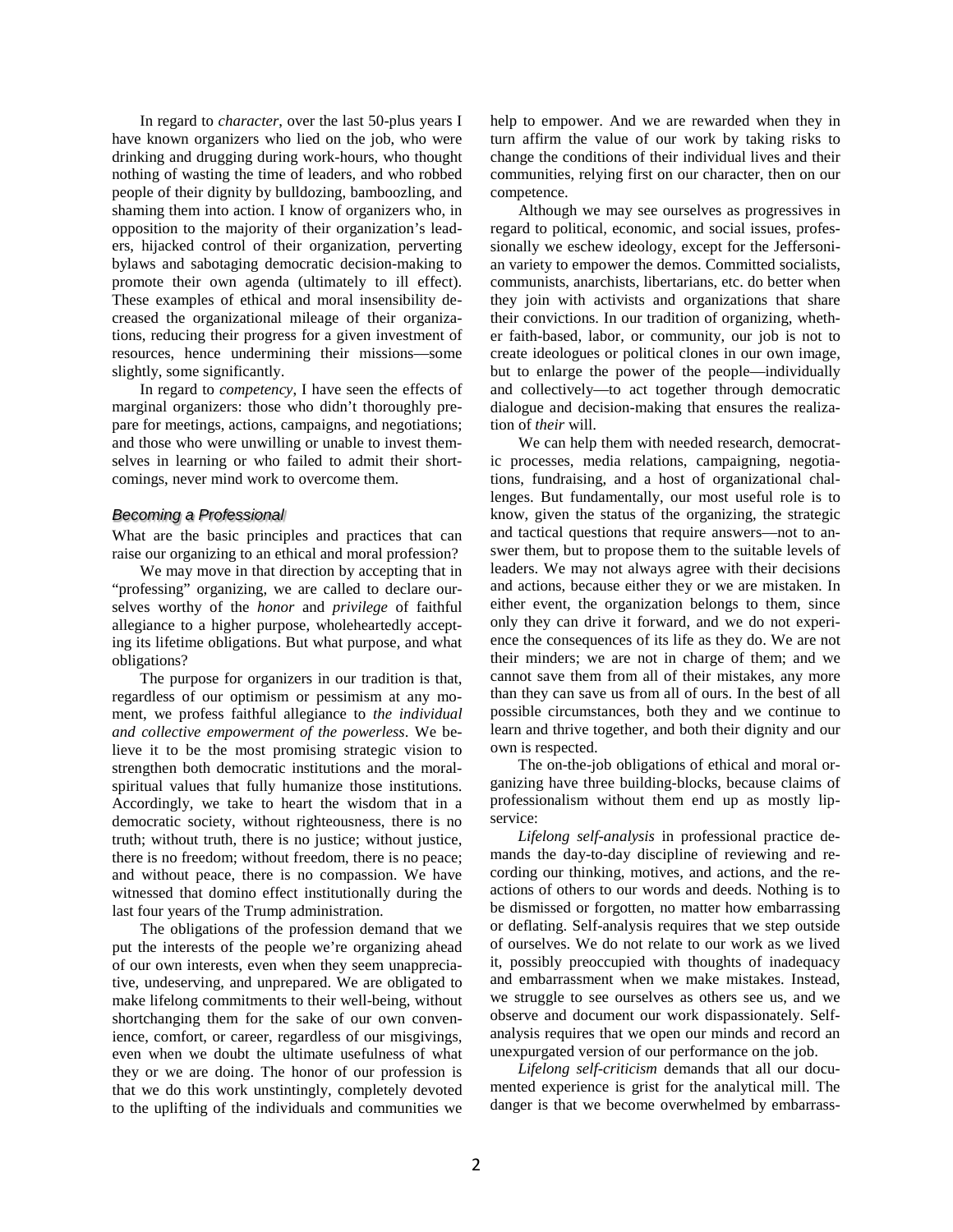ment or shame, distracting ourselves from the discipline of self-criticism. We may make mistakes because of slackness, ignorance, poor judgment, selfishness, even conspicuous ethical or moral failure; but none of these are incurable if we are willing to accept our shortcomings for the sake of self-improvement. Self-criticism requires not wasting time and energy on guilt, embarrassment, or self-image; it requires us to clarify why and how we made the mistakes and how we can avoid repeating them in the future. Self-criticism means that we drop all our rationalizations and excuses for our competency and character flaws.

*Lifelong self-transformation* is professional community organizing's sine qua non. Transforming ourselves hinges on the question: Am I willing to pay the price to overcome my shortcomings? The price may be embarrassment, like admitting we need additional training; humiliation, say from acknowledging our selfishness or venality; or censure or demotion, because we have lied or cheated. But growth has costs and, when we take up the cause of our own growth, the greatest costs can produce the greatest growth.

Self-transformation demands dedication to improving one's work for the benefit of those we serve. It requires inviting leaders, colleagues, trainers, supervisors, and consultants to participate in our self-analysis, selfcriticism, and self-transition. The irony is that in most circumstances, open admission of ordinary foibles and failures—say, "I inflated the numbers at my last leaders' group meeting because I was embarrassed by the poor turnout" or "at the action I ended up talking to the press instead of getting a leader prepped so I wouldn't miss my dinner"—may produce little more in fellow organizers than a flash of self-recognition. Selftransformation requires sufficient backbone to accept the cost of redeeming ourselves to carry out the mission of our profession.

#### *Teamwork Culture*

As professionals, the remedy for our shortcomings of character and competency is reciprocal accountability for one another. We can meet the challenge of questionable character with ethical and moral team culture, which is strengthened by three principles: (a) that we are one another's models, both intentionally and inadvertently, so it is always worthwhile to uphold high standards of character, not only when we intend to be modeling; (b) that we succeed in our mission when we are all for one and one for all, so it is always worthwhile to give hands-on help generously when colleagues are struggling, not wait until they are drowning; and (c) that we want to avoid allowing either the successes or the failures of colleagues to go unnoticed, so besides routine evaluations, it is always worthwhile to provide individual praise when deserved and follow-up mentoring, not act like we are all lone cowboys out on

the range. These are professional obligations we owe to one another.

Along with promoting aspects of character, like honesty and integrity, at our best we also reinforce one another's growth in knowledge and skill, discipline, selflessness, loyalty, persistence, and courage. These are all qualities of character and personality we know to be indispensable to the success of organizing.

The connection between (a) ethics and morals and (b) knowledge and skill may not be obvious. Although character and competence are related, the particulars are often blurred. Working alone, organizers' ethical and moral shortcomings sometimes contribute to their incompetency. "Alone" doesn't necessarily mean we're physically isolated from colleagues; rather, it's when we keep our shortcomings to ourselves. Whatever our wrongdoing and mistakes on the job, we don't talk about them. We don't stop doing them, because we rationalize our wrongdoing as necessary or inconsequential.

The best *initial* response to underperforming staff may *not* be training to improve competence. Sometimes it is more helpful to concentrate first on moral and ethical challenges, which can strengthen an individual's motivation to improve knowledge and skill.

We can learn something about the integration of character-building and skill-building from military organizations. Many rely on team culture that requires highly skilled as well as ethical and moral participation. Enlisted soldiers and officer-trainees must perform in this demanding version of team-building and teamparticipation; there is no choice if they're going to finish their training and education successfully. My experience is that comparable building of teams in community and faith-based organizing is rare to non-existent. It's probably commonplace to complete one's training as an organizer and still think that success is largely a matter of solo performance.

#### *Staff-Team Meetings*

When our professional behavior has been ethically or morally dubious, the best way to improve our character is *not* by silently vowing to reform ourselves. The most effective way to deal with professionally problematic behavior is to reveal it to colleagues. We learn this aspect of professionalism on the job, as a part of building teams and participating on them.

We build professional organizing teams with the greatest potential when our work is fueled by cool anger rather than the hot variety; when we think and act strategically and tactically rather than ideologically; when we are intellectually honest enough and emotionally secure enough to risk revealing our mistakes; when we are unselfconscious learners; and when we respect the essential role of moral-spiritual vision in organizing for the commonweal. Organizing teams with the great